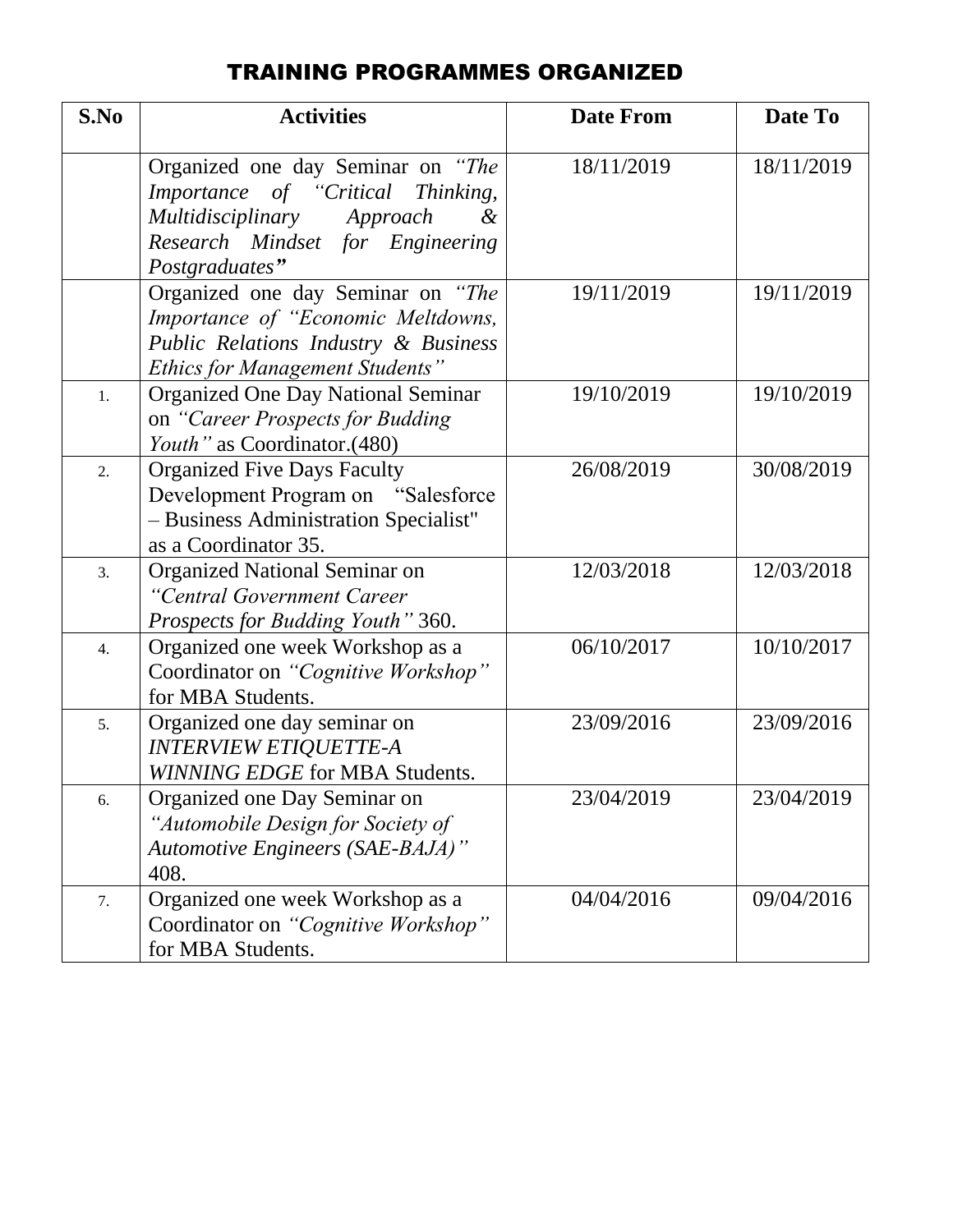# PLACEMENTS-2016 BATCH

| <b>NAME OF THE COMPANY</b>                                   | <b>DESIGNATION</b>                                                          | <b>SALARY PACKAGE</b><br>(In Lacs Per<br>Annum) | <b>NUMBER OF</b><br><b>STUDENT</b><br><b>OFFERS</b> |
|--------------------------------------------------------------|-----------------------------------------------------------------------------|-------------------------------------------------|-----------------------------------------------------|
| <b>E</b> Clerx                                               | <b>Financial Analyst</b>                                                    | <b>2.25 LPA</b>                                 | 6                                                   |
| <b>Advent Global Solutions</b>                               | <b>Hr Recruiter</b><br><b>Accounts</b><br><b>Executive</b>                  | <b>1.9 LPA</b><br>+ Incentives                  | 4                                                   |
| <b>Seventh</b><br><b>Sense</b><br>Talent<br><b>Solutions</b> | <b>Campus</b><br><b>Relations</b><br><b>InCharge</b><br><b>HR Executive</b> | Fixed: 2.5 LPA<br>Variable: 2.5                 | 6                                                   |
| <b>Airtel Pvt Ltd</b>                                        | <b>Store Manager</b><br><b>Sales Manager</b>                                | <b>3.25 LPA</b>                                 | 7                                                   |
| <b>E</b> Clerx                                               | <b>Financial Analyst</b>                                                    | <b>2.25 LPA</b>                                 | $\mathbf 2$                                         |
| Wipro                                                        | <b>Software</b><br><b>Development</b>                                       | <b>2.5 LPA</b>                                  | $\blacktriangleleft$                                |
| <b>TOTAL OFFERS</b>                                          |                                                                             |                                                 | 26                                                  |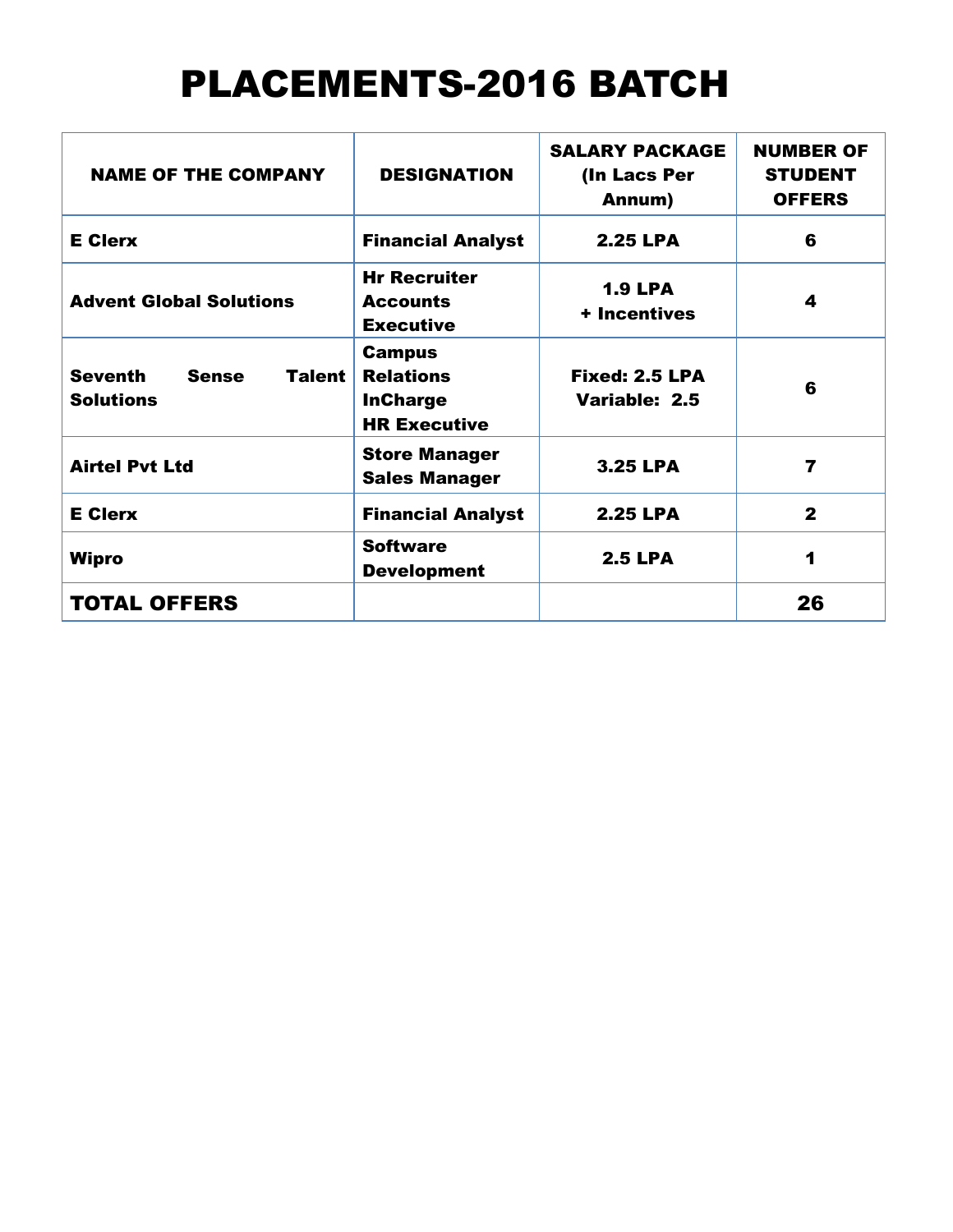# PLACEMENTS-2017 BATCH

| <b>NAME OF THE COMPANY</b>                                | <b>DESIGNATION</b>                                                          | <b>SALARY PACKAGE</b><br>(In Lacs Per Annum) | <b>NUMBER OF</b><br><b>STUDENTS</b><br><b>PLACED</b> |
|-----------------------------------------------------------|-----------------------------------------------------------------------------|----------------------------------------------|------------------------------------------------------|
| <b>Ventura Securities Ltd.</b>                            | <b>Management</b><br><b>Trainee</b>                                         | 1.8L-3.0 LPA                                 | 6                                                    |
| <b>KLE Society</b>                                        | <b>Lecturer</b>                                                             | <b>2.4 LPA</b>                               | 8                                                    |
| <b>Just Dial</b>                                          | <b>Business</b><br><b>Development</b>                                       | <b>2.6 LPA</b><br>+Incentives                | 12                                                   |
| <b>Gallagher</b>                                          | <b>Business</b><br><b>Analyst</b>                                           | 2.5LPA                                       | 1                                                    |
| <b>Seventh Sense Talent</b><br><b>Solutions</b>           | <b>Campus</b><br><b>Relations</b><br><b>Incharge</b><br><b>HR Executive</b> | Fixed: 2.5 LPA<br>Variable: 2.5 LPA          | 5                                                    |
| <b>MTR</b>                                                | <b>HR Recruiter</b>                                                         | <b>1.3 LPA</b>                               | 1                                                    |
| 24[7]                                                     | <b>Analyst</b>                                                              | <b>1.71 LPA</b>                              | 1                                                    |
| <b>Ethnus</b>                                             | <b>Tyro Academics</b>                                                       | <b>2.4 LPA</b>                               | $\mathbf{2}$                                         |
| <b>Advent Global Solutions</b>                            | <b>Hr Recruiter</b><br><b>Accounts</b><br><b>Executive</b>                  | <b>1.9 LPA</b><br>+Incentives                | 5                                                    |
| <b>VIVO</b>                                               | <b>Management</b><br><b>Trainee</b>                                         | <b>3.2 LPA</b>                               | 3                                                    |
| Jain Polytechnic,<br><b>Belagavi</b>                      | <b>Lecturer</b>                                                             | <b>1.8 LPA</b>                               | 1                                                    |
| <b>Jain Institute Of</b><br><b>Technology, Davangere</b>  | <b>Assistant</b><br>professor                                               | <b>2.5 LPA</b>                               | 1                                                    |
| <b>Shetty Institute of</b><br><b>Technology, Gulbarga</b> | <b>Lecturer</b>                                                             | <b>2.5 LPA</b>                               | 1                                                    |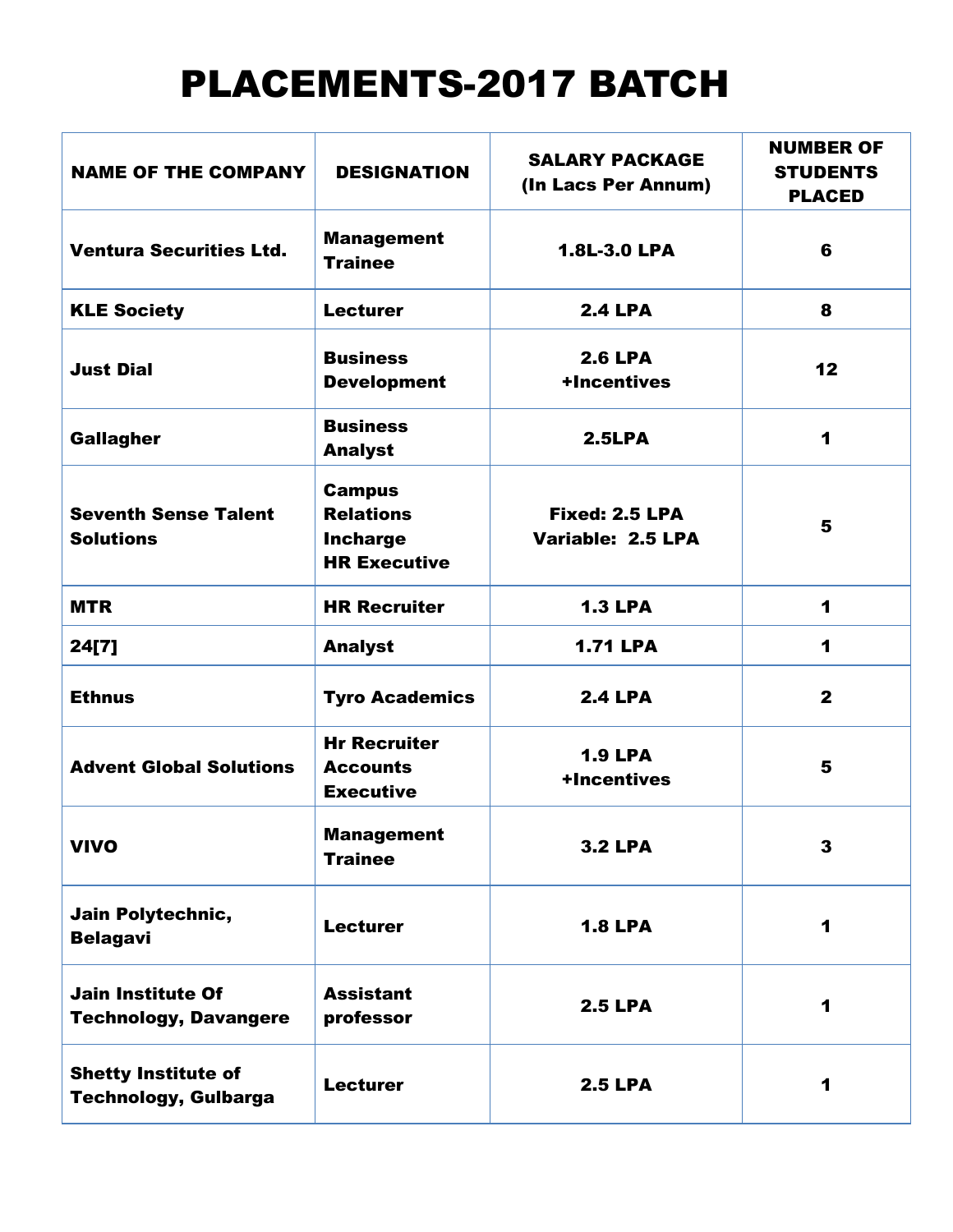| <b>TOTAL OFFERS</b> |  |  | 47 |
|---------------------|--|--|----|
|---------------------|--|--|----|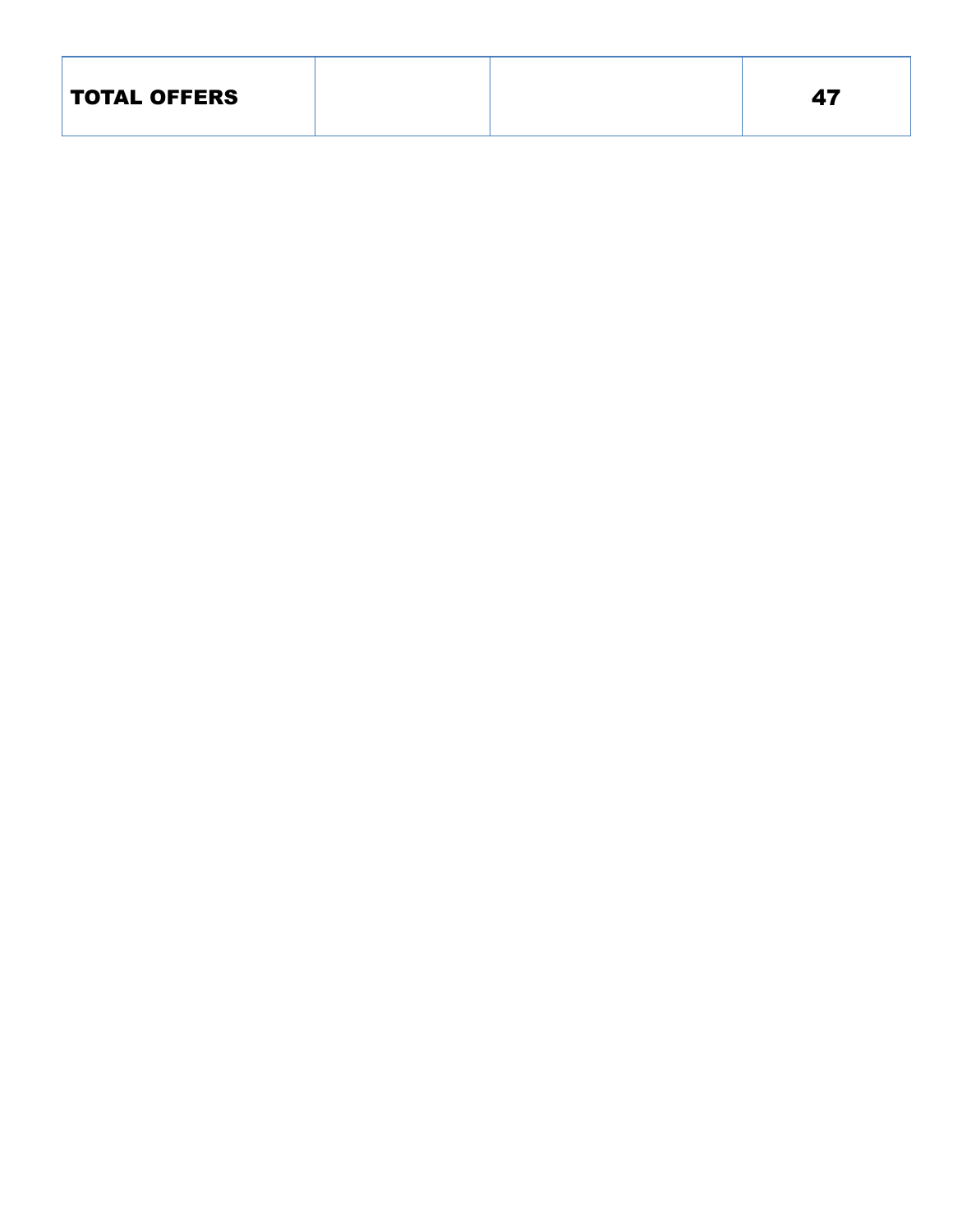# PLACEMENTS-2018 BATCH

| <b>NAME OF THE COMPANY</b>             | <b>DESIGNATION</b>                                                | <b>SALARY PACKAGE</b><br>(In Lacs Per Annum)                              | <b>NUMBER OF</b><br><b>STUDENTS</b><br><b>PLACED</b> |
|----------------------------------------|-------------------------------------------------------------------|---------------------------------------------------------------------------|------------------------------------------------------|
| <b>Ninja Cart</b>                      | <b>Management</b><br><b>Trainee</b>                               | <b>3.0 LPA</b>                                                            | 29                                                   |
| THE MUTHOOT GROUP                      | <b>JRE/PO</b>                                                     | <b>2.5 LPA</b>                                                            | 12                                                   |
| <b>Just Dial</b>                       | <b>Management</b><br><b>Trainee</b>                               | <b>2.88 LPA</b><br>+Incentives                                            | 05                                                   |
| <b>ICICI PRUDENTIAL</b>                | <b>Financial</b><br><b>Service</b><br><b>Consultants</b>          | 2, 00,000+<br><b>Incentives/Prorated</b><br><b>Annual Bonus+ Benefits</b> | 05                                                   |
| <b>GALLAGHER</b>                       | <b>Process</b><br>Associate /<br><b>Process</b><br><b>Analyst</b> | <b>Fixed: 2.23 LPA</b>                                                    | 15                                                   |
| <b>APOLLO MUNICH</b>                   | <b>Management</b><br><b>Trainee</b>                               | <b>2.75 LPA</b>                                                           | 11                                                   |
| <b>Advent Global Solutions</b>         | <b>Hr Recruiter</b><br><b>Accounts</b><br><b>Executive</b>        | <b>1.9 LPA</b><br>+Incentives                                             | 02                                                   |
| <b>XEAM VENTURES PVT</b><br><b>LTD</b> | <b>VCC-MANAGER</b>                                                | <b>3.0 LPA</b>                                                            | 01                                                   |
| <b>TOTAL OFFERS</b>                    |                                                                   |                                                                           | 80                                                   |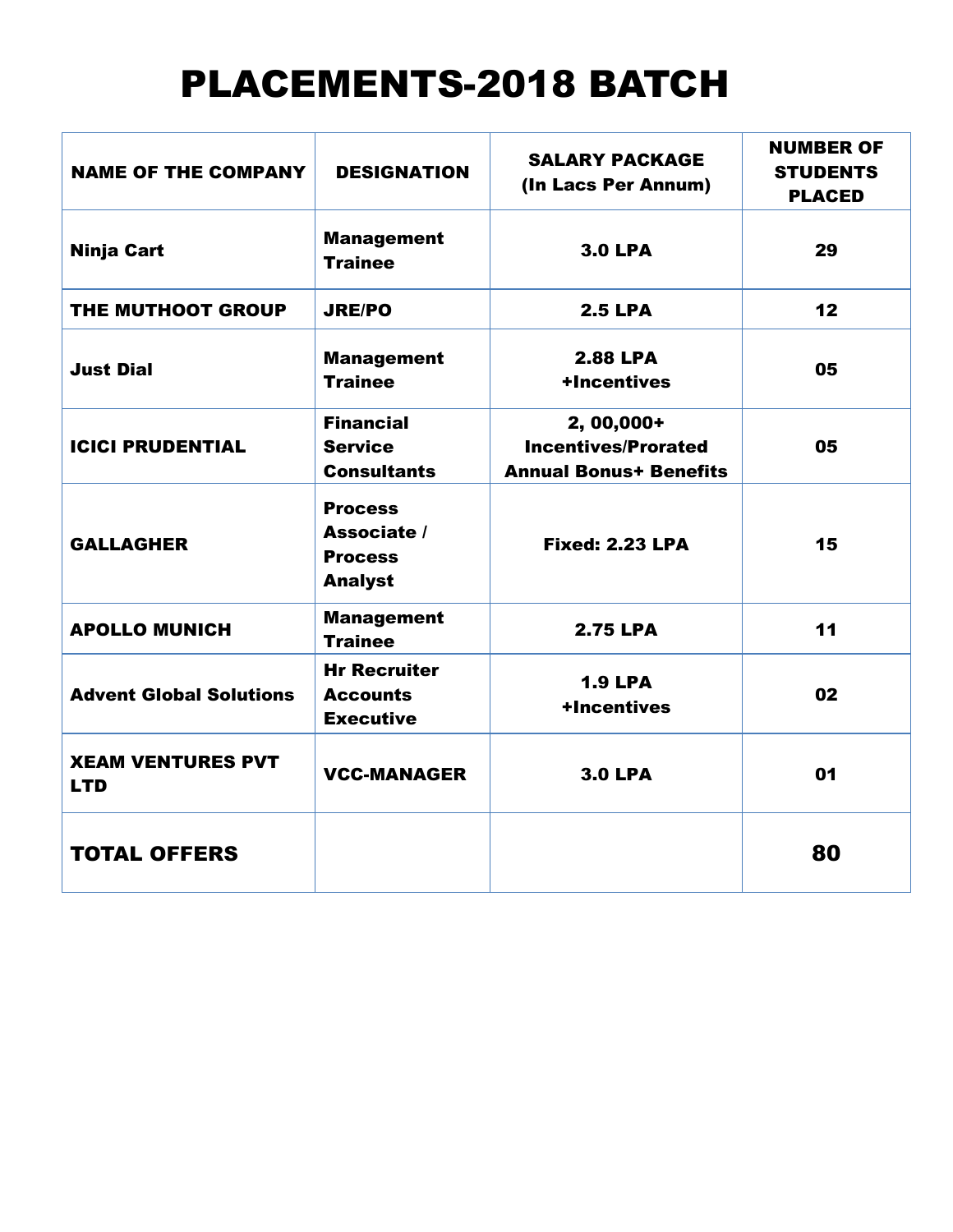# PLACEMENTS-2019 BATCH

| <b>NAME OF THE COMPANY</b>     | <b>DESIGNATION</b>                                         | <b>SALARY PACKAGE</b><br>(In Lacs Per Annum) | <b>NUMBER OF</b><br><b>STUDENTS</b><br><b>PLACED</b> |
|--------------------------------|------------------------------------------------------------|----------------------------------------------|------------------------------------------------------|
| <b>Just Dial</b>               | <b>Management</b><br><b>Trainee</b>                        | <b>2.5 LPA</b><br>+Incentives                | 25                                                   |
| <b>INVESTMENT BULLS</b>        | <b>Business</b><br><b>Analyst</b>                          | <b>2.88 LPA</b><br>+Incentives               | 02                                                   |
| <b>Advent Global Solutions</b> | <b>Hr Recruiter</b><br><b>Accounts</b><br><b>Executive</b> | <b>1.9 LPA</b><br>+Incentives                | 01                                                   |
| <b>CALIBE</b>                  | <b>HR Consultant</b>                                       | <b>1.8 LPA</b><br>+Incentives                | 04                                                   |
| <b>CONCENTRIX</b>              | <b>Management</b><br><b>Trainee</b>                        | 2, 00,000 LPA                                | 02                                                   |
| <b>EUREKA FORBES</b>           | <b>Customer Sales</b><br><b>Specialist</b>                 | <b>1.4 LPA</b>                               | 01                                                   |
| <b>GREET TECHNOLOGIES</b>      | <b>Account</b><br><b>Process</b><br><b>Executive</b>       | <b>1.74 LPA</b>                              | 10                                                   |
| <b>ICICI PRUDENTIAL</b>        | <b>Customer Sales</b><br><b>Specialist</b>                 | <b>2.30 LPA</b><br>+Incentives               | 02                                                   |
| <b>PRITHVI JEWELS</b>          | <b>Assistant</b><br><b>Accountant</b>                      | <b>2.1 LPA</b>                               | 01                                                   |
| <b>SHRIRAM TRANSPORT</b>       | <b>OFFICERS</b><br><b>TRAINEE</b>                          | <b>2.5 LPA</b>                               | 01                                                   |
| <b>TOTAL OFFERS</b>            |                                                            |                                              | 49                                                   |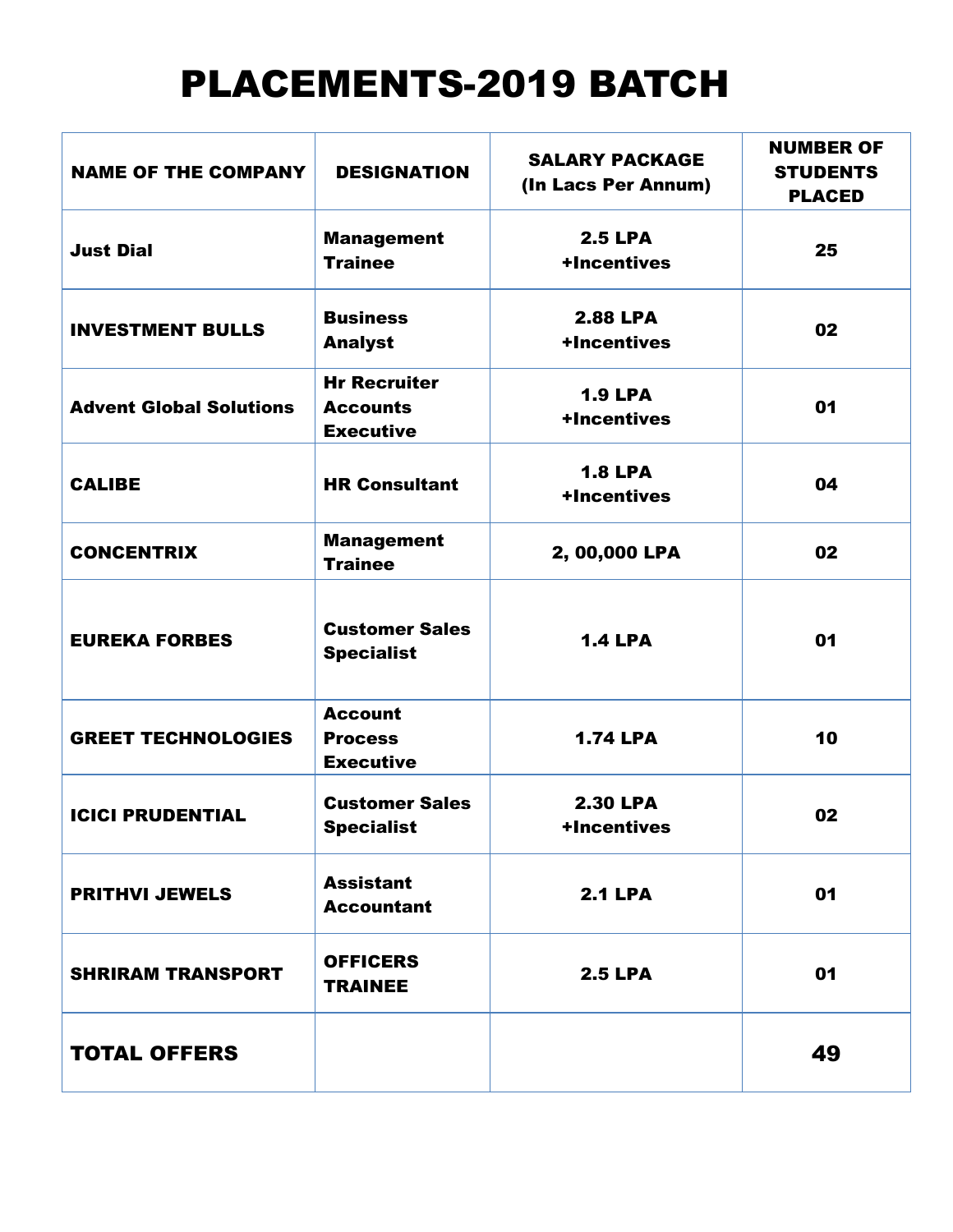